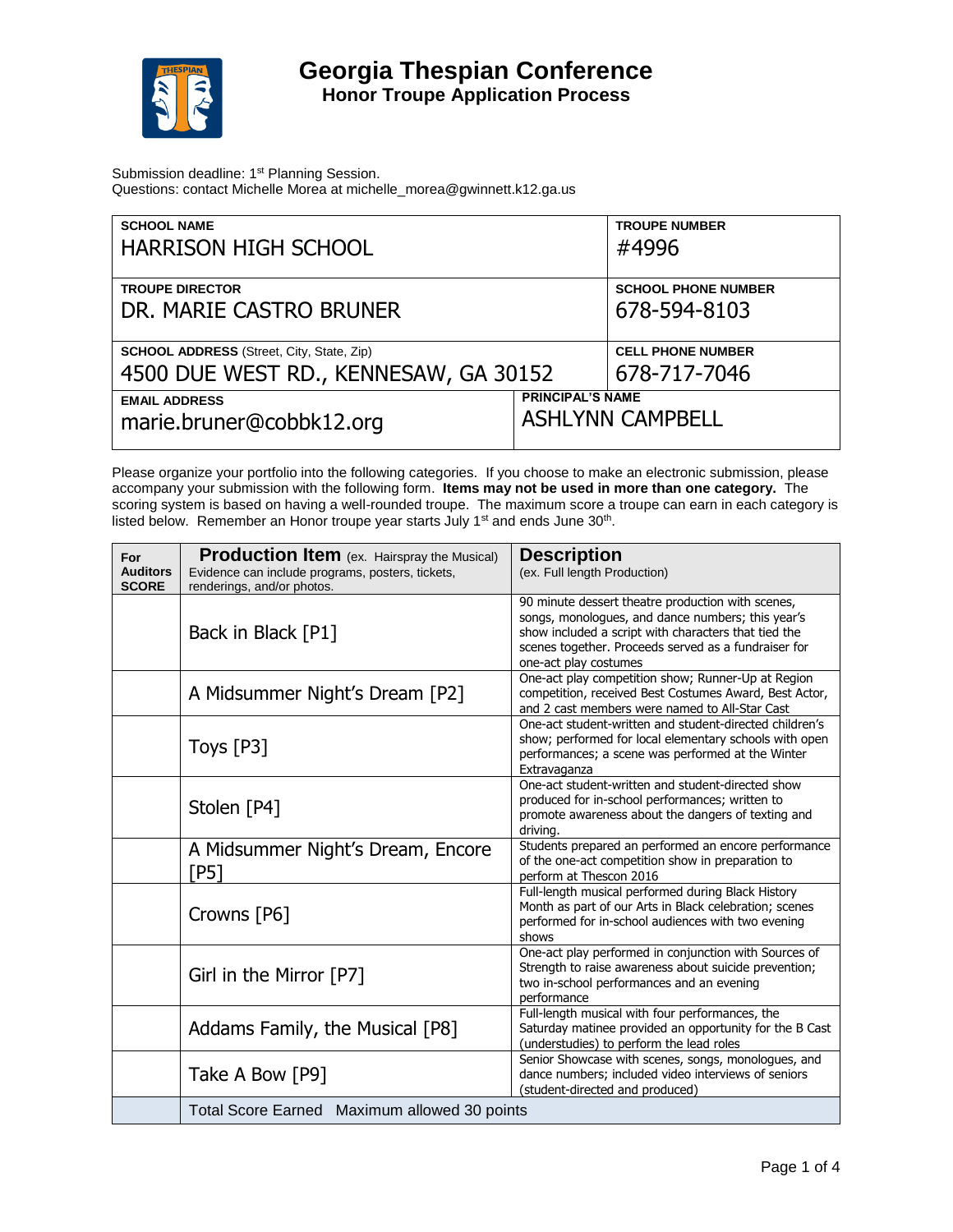

**Georgia Thespian Conference Honor Troupe Application Process**

| For<br><b>Auditor</b><br><b>SCORE</b> | <b>Community Service (ex. Red Cross Blood</b><br>Drive)<br>Evidence can include written descriptions with<br>photographs, letters from service organizations, and/or<br>newspaper articles. | <b>Description</b><br>(ex. Leading a Community service effort)                                                                                                                                                                                                                |
|---------------------------------------|---------------------------------------------------------------------------------------------------------------------------------------------------------------------------------------------|-------------------------------------------------------------------------------------------------------------------------------------------------------------------------------------------------------------------------------------------------------------------------------|
|                                       | HOYA PRIDE FOOD DRIVE [CS1]                                                                                                                                                                 | Working with our student council, our ITS troupe<br>worked with our Drama Club to collect over 400 cans for<br>the annual food drive that contributed to the Cobb<br>County Thanks for Giving Campaign                                                                        |
|                                       | FEED THE FIREFIGHTERS [CS2]                                                                                                                                                                 | As a commemorative event for 9/11, our ITS troupe<br>provided dinner for a local fire station and stocked their<br>pantry; we also entertained them with acts from our<br>Back in Black production                                                                            |
|                                       | TRICK OR TREAT SO KIDS CAN EAT<br>[CS3]                                                                                                                                                     | This year, our ITS troupe worked with other West Cobb<br>troupes to participate in the annual ITS food drive; as<br>part of our Halloween social, we donned costumes and<br>requested cans from our neighbors for the cause,<br>collecting more than 500 cans for our efforts |
|                                       | ADOPT A FAMILY FOR THE HOLIDAYS<br>$\lfloor$ CS4 $\rfloor$                                                                                                                                  | Working with our 9 <sup>th</sup> Grade School Counselor, we<br>adopted a family, providing Thanksgiving Dinner and<br>Christmas gifts                                                                                                                                         |
|                                       | <b>HORIZON LEAGUE BUDDIES [CS5]</b>                                                                                                                                                         | As a troupe, we provided buddies in the Spring for a<br>baseball game for the Acworth Horizon League - a<br>league for Students with Special Needs                                                                                                                            |
|                                       | Total Score Earned Maximum allowed 20 points                                                                                                                                                |                                                                                                                                                                                                                                                                               |

| For<br><b>Auditor</b><br><b>SCORE</b> | Participation (ex. Trip to see Wicked-10<br>students)<br>Evidence can include programs and registrations                              | <b>Description</b><br>(ex. Thespian Troupe Field Trip)                                                                                                                                                                                             |
|---------------------------------------|---------------------------------------------------------------------------------------------------------------------------------------|----------------------------------------------------------------------------------------------------------------------------------------------------------------------------------------------------------------------------------------------------|
|                                       | Trip to see A Midsummer Night's Dream at the<br>Shakespeare Tavern (Summer 2015) [PA1]                                                | Troupe members attended the full-length<br>production of the show planned for one-act<br>during the summer for 2015                                                                                                                                |
|                                       | Trip to see La Boheme at the Cobb Energy<br>Centre (Fall 2015) [PA2]                                                                  | Troupe members attended the opera after<br>attending a clinic that compared the show to the<br>musical "Rent" and acting out the scenes prior to<br>the performance to fully comprehend it.                                                        |
|                                       | Trip to see The Scarlet Letter at KSU (Fall<br>2015) [PA3]                                                                            | Troupe members attended the Monday Tech<br>Rehearsal of The Scarlett Letter at KSU                                                                                                                                                                 |
|                                       | Trip to see 2016 graduate Abby Brown<br>perform in Thoroughly Modern Millie at the<br>Strand Theatre in Marietta (June 2016)<br>[PA4] | ITS member Abby Brown performed as Millie in<br>Thoroughly Modern Millie at the Strand Theatre in<br>Marietta; troupe members supported her by<br>attending her understudy show.                                                                   |
|                                       | Troupe Workshop [PA5]                                                                                                                 | Mary Kathryn Johnson, a Musical Theatre Major at<br>James Madison University, conducted a workshop<br>for troupe members                                                                                                                           |
|                                       | Troupe Workshop [PA6]                                                                                                                 | Caroline Arapoglou, a professional actress,<br>conducted a workshop for troupe members                                                                                                                                                             |
|                                       | Troupe Workshop [PA7]                                                                                                                 | Xavier Brown, a professional actor, conducted a<br>workshop for troupe members                                                                                                                                                                     |
|                                       | Troupe Workshop [PA8]                                                                                                                 | Jan Wikstrom, the acting professor at Kennesaw<br>State, conducted a workshop for troupe members                                                                                                                                                   |
|                                       | Troupe Workshop [PA9]                                                                                                                 | Matthew Siano, an acting student at Kennesaw<br>State, conducted a workshop for troupe members                                                                                                                                                     |
|                                       | Troupe Workshops [PA10]                                                                                                               | Dawn Parker, our choreographer, conducted<br>several workshops for troupe members, including<br>movement with the one-act play team & dance<br>audition preparation for the troupe and interested<br>Harrison students prior to musical auditions. |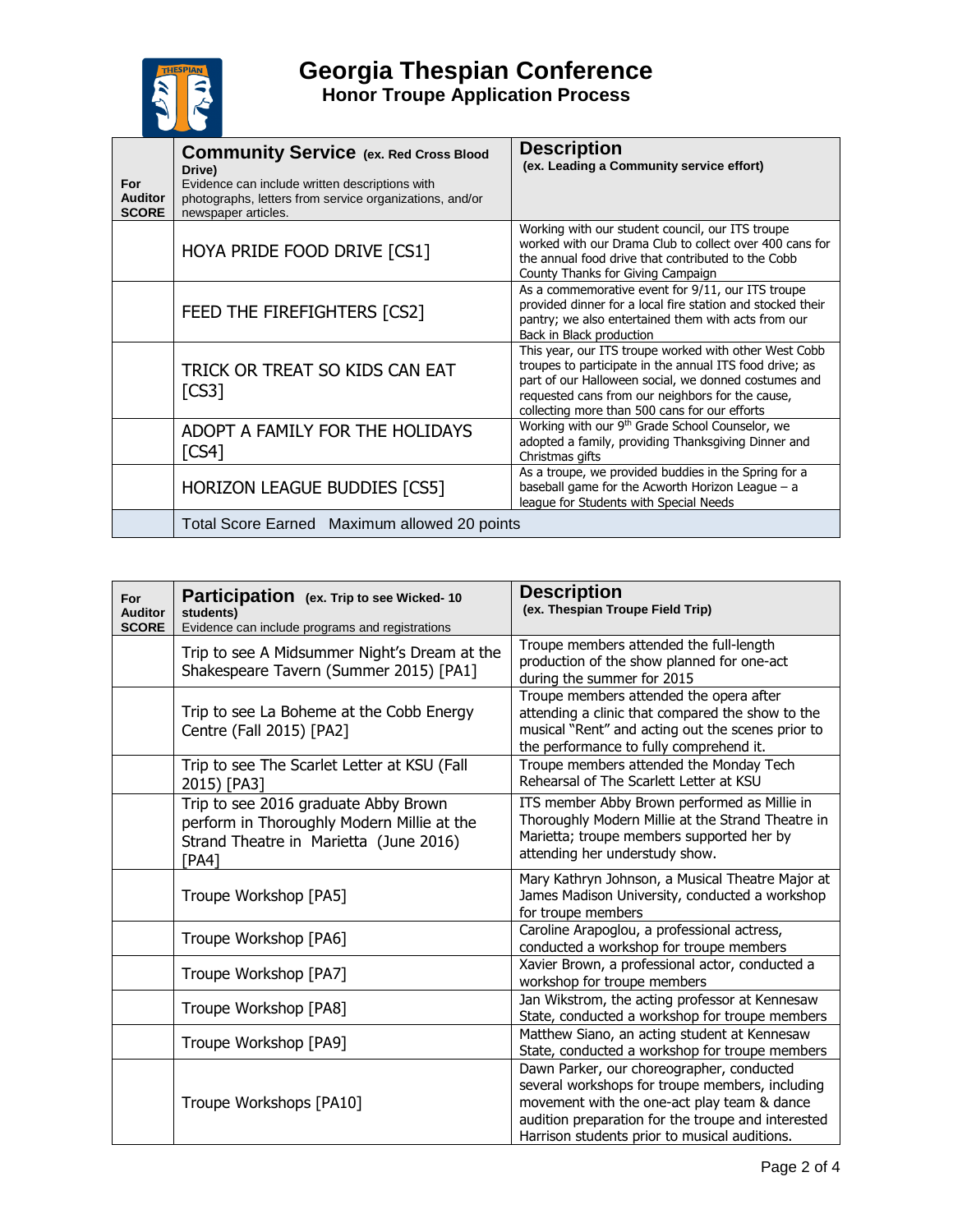

## **Georgia Thespian Conference Honor Troupe Application Process**

| Thespian Troupe planned activity [PA11]                        | Annual Halloween Costume Party at Brown's Farm<br>Clubhouse after Region One-Act competition;<br>participated in TOTS as part of the evening's<br>event (social & outreach event) |
|----------------------------------------------------------------|-----------------------------------------------------------------------------------------------------------------------------------------------------------------------------------|
| Thespian Troupe planned activity [PA12]                        | Annual Christmas Party at Vice President's home<br>after children's show (social event)                                                                                           |
| Thespian Troupe planned activity [PA13]                        | Annual picnic at Vaughan elementary school in<br>May 2016; we invited Drama Club members<br>(social event)                                                                        |
| Fundraiser [PA14]                                              | Students raised money for the Harrison Theatre<br>program by selling ads for the playbills                                                                                        |
| Fundraiser [PA15]                                              | Students raised money for the Harrison Theatre<br>program by securing campers for Drama Camp                                                                                      |
| Attendance at a State or National Theatre<br>Conference [PA16] | 90% of our troupe membership attended the<br>2015 Thescon conference in Columbus, Georgia<br>and one of our members, Brennan Parker, was a<br>lead role in the Opening Number     |
| Participation in Region One-Act Competition<br>[PA17]          | A Midsummer Night's Dream, Region 4-AAAAAA<br>Runner Up team with Best Costume & Best Actor<br>awards and 2 cast members named to the All-Star<br>Cast                            |
| Pre conference meetings [PA18]                                 | Our director and Brennan Parker attended the<br>LeadCon sessions prior to Thescon 2016                                                                                            |
| IE performances [PA19]                                         | Two students participated in Individual Events at<br>the 2016 Georgia Thescon: Regan Poarch & Abby<br>Brown; Abby received Superior honors                                        |
| Performance at Georgia Thespian Conference<br>[PA20]           | We performed our one-act show, A Midsummer<br>Night's Dream, at the 2016 Georgia Thescon                                                                                          |
| Total Score Earned Maximum allowed 30 points                   |                                                                                                                                                                                   |

| For<br><b>Auditor:</b><br><b>SCORE</b> | Theatre Outreach (ex. Touring Charlotte's<br><b>Web to Elementary schools)</b><br>Evidence can include programs and registrations | <b>Description</b><br>(ex. Touring Production)                                                                                                                                                                                                                          |
|----------------------------------------|-----------------------------------------------------------------------------------------------------------------------------------|-------------------------------------------------------------------------------------------------------------------------------------------------------------------------------------------------------------------------------------------------------------------------|
|                                        | Social Issue Play [TO1]                                                                                                           | Working in conjunction with Sources of Strength,<br>students went through training to be mentors<br>prior to performing the show on teen suicide, Girl<br>in the Mirror, for school audiences                                                                           |
|                                        | Cross Curriculum support [TO2]                                                                                                    | Working with chorus and orchestra, students in<br>theatre classes collaborated on lesson plans<br>acting out scenes from La Boheme and<br>comparing/contrasting the opera to the musical<br>Rent. Troupe members attended the<br>performance at the Cobb Energy Centre. |
|                                        | Cross Curriculum support [TO3]                                                                                                    | Working with band, chorus, orchestra, and Visual<br>Arts students, drama students performed a scene<br>from the children's show at the Winter<br>Extravaganza, as well as providing emcees for the<br>evening's performances                                            |
|                                        | Cross Curriculum support [TO4]                                                                                                    | Working with band and art, troupe members<br>collaborated to celebrate Black History Month by<br>providing jazz music and art exhibit in the lobby<br>prior to the performance of Crowns, the Musical.                                                                  |
|                                        | Trip to see Addams Family at North Cobb<br>High School (Spring 2016) [TO5]                                                        | Troupe 4996 members attended a neighboring<br>school's performance, supporting ITS troupe 4225                                                                                                                                                                          |
|                                        | Trip to see Addams Family at Hillgrove High<br>School (Spring 2016) [TO5]                                                         | Troupe 4996 members attended a neighboring<br>school's performance, supporting ITS troupe 7190                                                                                                                                                                          |
|                                        | Innovative Project to bring theater to the<br>community [TO6]                                                                     | Students plan lesson and guide elementary and<br>middle-school students through a week-long                                                                                                                                                                             |